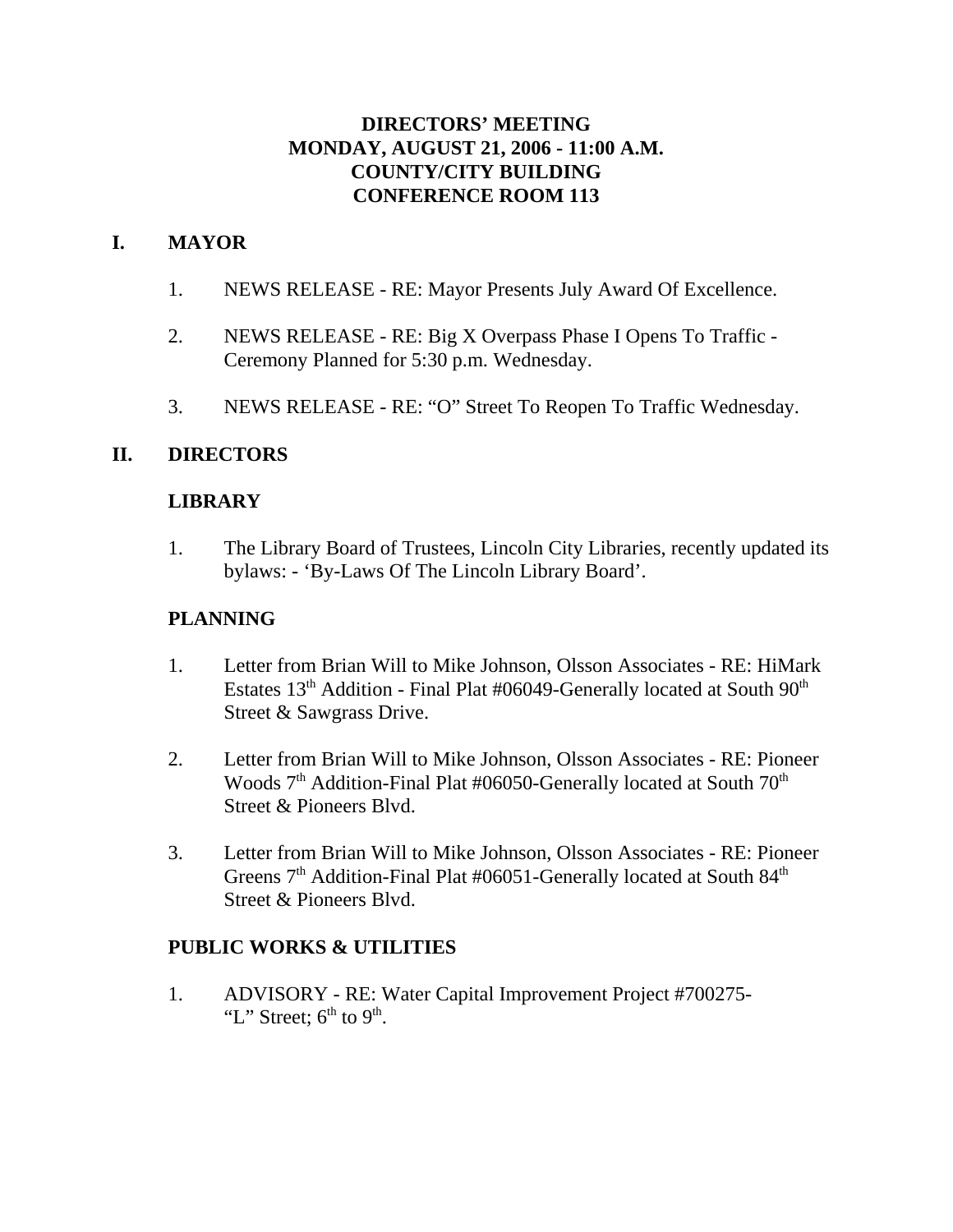### **III. CITY CLERK**

1. Letter & Signatures presented by Mark Hunzker at today's open mike session-Formal Council Meeting of 8/14/06 - RE: Train horns vicinity of  $44<sup>th</sup>$  & Cornhusker.

# **IV. COUNCIL**

## **A. COUNCIL REQUESTS/CORRESPONDENCE**

## **ANNETTE McROY**

1. Request to Harry Kroos, Public Works & Utilities Dept.-Sidewalks - RE: Sidewalk Repair (RFI#172 - 8/17/06).

## **PATTE NEWMAN**

1. Request to Larry Worth, StarTran/Karl Fredrickson, Public Works/Steve Hubka, Budget Officer - RE: City bus drivers (RFI#40 - 8/09/06). — **1.) SEE RESPONSE FROM LARRY WORTH, STARTRAN RECEIVED ON RFI#40 - 8/16/06.** 

# **V. MISCELLANEOUS** -

- 1. E-Mail from Alan Dorland RE: Mayors Ordinance a BAD IDEA-Gun Control (Council received copies of this E-Mail on 8/14/06 before Council Meeting)
- 2. E-Mail from Maggie Higgins RE: Hang In There! the budget.
- 3. E-Mail from Ronald Case RE: The City Budget.
- 4. E-Mail from Jim Vaughn RE: City Council Meeting on 8/14/06 Gun Bills.
- 5. Faxed Letter from Rob Sahs RE: Relating to possession of Firearms (Council received copies of this letter on 8/14/06 before Council Meeting).